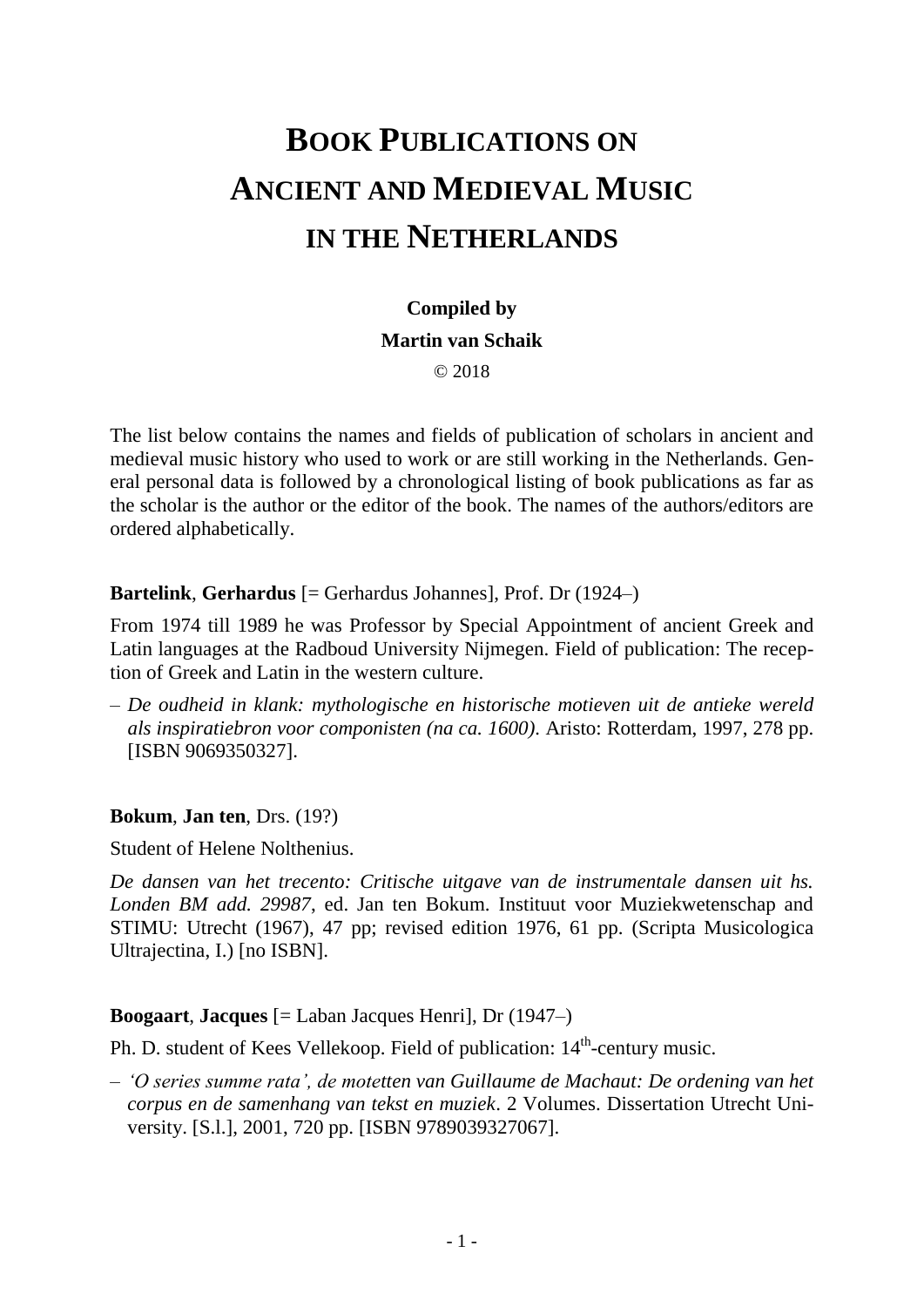– *Guillaume de Machaut, the Complete Poetry and Music*. *Volume 9: The Motets*, ed. Jacques Boogaart. Medieval Institute Publications (MIP): Kalamazoo, MI, 2017 (forthcoming), 266 pp. (Teams Middle English Texts.) [ISBN 9781580443029].

## **Braaksma**, **Jankees** (19?–)

See: Huizinga, Everhard

## **Dongen**, **Jeske van** [= J. H. M.], Dr (1974–)

MA student of Kees Vellekoop. Ph. D. student of J.B. Oosterman and Th. Mertens. Field of publication: Late-Medieval Sacred Song in the Low Countries.

- *Tien Middelnederlandse meerstemmige liederen uit handschrift Brussel KB II.270: kritische editie met inleiding*. KVNM: Utrecht, 2002, 154 pp. (Focus 3.) [ISBN 9063751931];
- − *Collectie Middelnederlandse en Latijnse geestelijke liederen - Collection of Middle Dutch and Latin Sacred Songs ca.1500*, eds. Bruno Bouckaert / Eugeen Schreurs / Jeske van Dongen / Andries Welkenhuysen / Janine de Landtsheer. Leuven - Neerpelt 2005, 132 pp. (Monumenta Flandriae Musica, 7.) ISBN 9068531689
- **–** *"Een devoot ende profitelijck boecxken": Terug naar de bron*. Dissertation Radboud University Nijmegen. Nijmegen, 2011, 365 pp. [ISBN 9789081809801].

## **Fankhauser, Eliane** [= Eliane Andrea], Dr (1986−)

Studied recorder at the Zürcher Hochschule der Künste und musicology at the University of Basel. MA student and Ph. D. student of Karl Kügle. Field of publication: Polyphonic music in the Northern Low Countries around the late  $14<sup>th</sup>$  and early  $15<sup>th</sup>$  centuries.

− *Recycling Reversed: Studies in the History of Polyphony in the Northern Low Countries Around 1400* (Een verkenning van de geschiedenis van de polyfonie in de noordelijke Lage Landen omstreeks 1400). Dissertation Utrecht University. Utrecht, 2018, 287 pp. [no ISBN].

#### **Grijp**, **Louis Peter**, Prof. Dr (1954–2016)

Ph. D. student of M.A. (Riet) Schenkeveld-van der Dussen and Rudolf Rasch. Louis Grijp was senior researcher oral culture - song culture at the Meertens Institute, Amsterdam. From 2001−2016 he was also Professor by Special Appointment of Dutch song culture of past and present at the Utrecht University. Field of publication: medieval Dutch songs.

− *Van Aristoxenos tot Stockhausen*, eds. Louis Peter Grijp / Paul Scheepers; study group Louis Peter Grijp / Martin van Schaik / Paul Scheepers / Stijn Stribos. 2 Volumes. Wolters-Noordhoff: Groningen, 1990: Vol. 1 (Van Oudheid tot Renaissance), 488 pp. [ISBN 9001348084];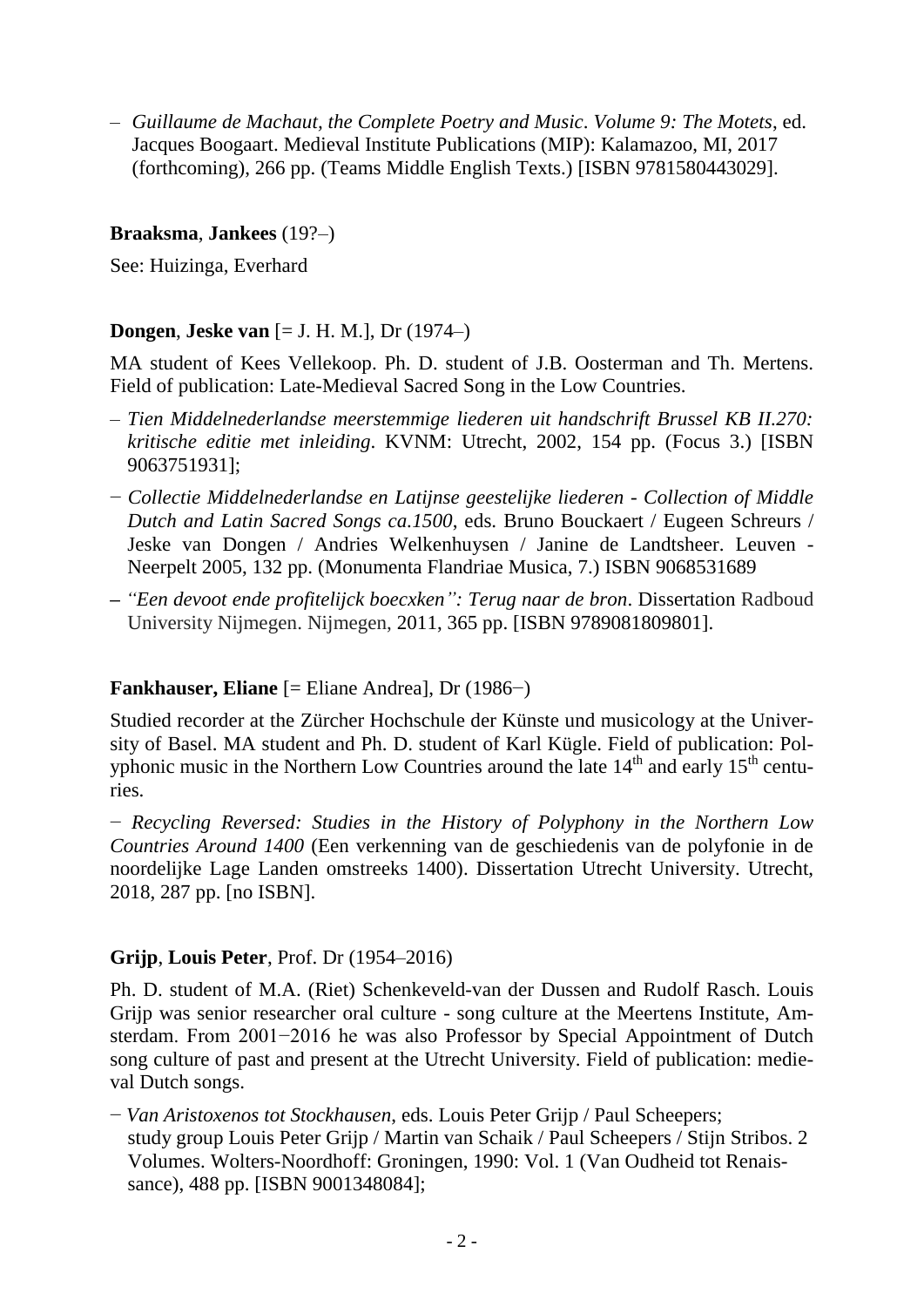– *De fiere nachtegaal: het Nederlandse lied in de Middeleeuwen*, eds. Louis Peter Grijp / Frank Willaert. Amsterdam University Press: Amsterdam, 2008, 372 pp. [ISBN [978-9089640215\]](javascript:open_window(%22http://aleph.library.uu.nl:80/F/DB3S6UX3TPGKF9K8PHGYVML3Y4QIIA4CINJVY6ARLJ3MR6NN4V-04967?func=service&doc_number=002242184&line_number=0006&service_type=TAG%22);).

## **Harrison**, **Frank** [= Frank Llewelyn], Prof. Dr (1905–1987)

Author of the landmark *Music in Medieval Britain*. Harrison accepted a professorship by Special Appointment of ethnomusicology at the University of Amsterdam from 1970−1976. After his retirement in 1976 he became Lecturer in ethnomusicology at the University of Amsterdam till 1980 and Visiting Lecturer in medieval music history at Utrecht University from 1976−1979. Fields of publication: ethnomusicology and music history from medieval Britain.

- *Medieval English Song,* by E.J. Dobson and F. Ll. Harrison. Faber and Faber: London / Boston, 1979, 313 pp. [ISBN 057109841X];
- *Music in Medieval Britain.* Routledge & Kegan Paul: 1 st edition London (1958) (Studies in the History of Music);  $4^{\text{th}}$  edition Frits Knuf: Buren, 1980, 491 pp. [no] ISBN].

## **Hascher-Burger**, **Ulrike**, Dr (1955–)

Student of Wulf Arlt, and Ph. D. student of Kees Vellekoop. Ulrike Hascher-Burger is a senior researcher affiliated with the Utrecht University. Field of publication: the music of the *devotio moderna* and the 15<sup>th</sup>-century monastic reform in northern Germany.

- *Gesungene Innigkeit: Studien zu einer Musikhandschrift der Devotio Moderna (Utrecht, Universiteitsbibliotheek, ms. 16 H 34, olim B 113). Mit einer Edition der Gesänge*. 2 Volumes. Dissertation Utrecht University. [S.l.], 2002: Vol. 1 (Darstellung), 231 pp.; Vol. 2 (Edition), 220 pp. [no ISBN];
- *Gesungene Innigkeit: Studien zu einer Musikhandschrift der Devotio Moderna (Utrecht, Universiteitsbibliotheek, ms. 16 H 34, olim B 113). Mit einer Edition der Gesänge*. Brill: Leiden, 2002, 541 pp. (Studies in the history of Christian thought, 106.) [ISBN [9004120343](javascript:open_window(%22http://aleph.library.uu.nl:80/F/E4Y5LYDS693C3BUP9GLEARDQTVE8DIJJ3QID5DPGMBSVQ4GHCY-28409?func=service&doc_number=002002263&line_number=0006&service_type=TAG%22);) / 9789004120341];
- *Utrecht, [Universiteitsbibliotheek, Hs. 16 H 34,](http://aleph.library.uu.nl/ALEPH/6C1XFLCN1KS6GQN7R4YC6IMSC4I78ST67HXGK2S7YTBNENPH9A-00096/file/service-0?P01=002082615&P02=0009&P03=TAG)* ed. Ulrike Hascher-Burger. Institute of Medieval Music: Ottawa, 2004, 139 fols. (Veröffentlichungen mittelalterlicher Musikhandschriften, 31.) [ISBN [1896926606\]](javascript:open_window(%22http://aleph.library.uu.nl:80/F/E4Y5LYDS693C3BUP9GLEARDQTVE8DIJJ3QID5DPGMBSVQ4GHCY-15137?func=service&doc_number=002082615&line_number=0005&service_type=TAG%22););
- *Singen für die Seligkeit. Studien zu einer Liedersammlung der Devotio moderna: Zwolle, Historisch Centrum Overijssel, coll. Emmanuelshuizen, cat. VI,* mit Edition und Faksimile. Brill: Leiden, 2007, 337 pp. (Brill's series in church history, 28.) [ISBN [9789004161511;](javascript:open_window(%22http://aleph.library.uu.nl:80/F/E4Y5LYDS693C3BUP9GLEARDQTVE8DIJJ3QID5DPGMBSVQ4GHCY-19765?func=service&doc_number=002205561&line_number=0006&service_type=TAG%22);) eBook ISBN 9789047421146];
- *Verborgene Klänge: [Inventar der handschriftlich überlieferten Musik aus den Lüne](javascript:open_window(%22http://aleph.library.uu.nl:80/F/IBIYPJG4LLX98M6V7VJHK1B92CYEENY2ASFKAHTQIVEDIK1LI1-39264?func=service&doc_number=002288729&line_number=0010&service_type=TAG%22);)[burger Frauenklöstern bis ca. 1550.](javascript:open_window(%22http://aleph.library.uu.nl:80/F/IBIYPJG4LLX98M6V7VJHK1B92CYEENY2ASFKAHTQIVEDIK1LI1-39264?func=service&doc_number=002288729&line_number=0010&service_type=TAG%22);)* G. Olms: Hildesheim, 2008, 216 pp. [ISBN [9783487136981\]](javascript:open_window(%22http://aleph.library.uu.nl:80/F/E4Y5LYDS693C3BUP9GLEARDQTVE8DIJJ3QID5DPGMBSVQ4GHCY-22176?func=service&doc_number=002288729&line_number=0005&service_type=TAG%22););
- *Liturgie und Reform im Kloster Medingen. Edition und Untersuchung des Propst-Handbuchs Oxford, Bodleian Library, MS. Lat. liturg. e. 18*, by Ulrike Hascher-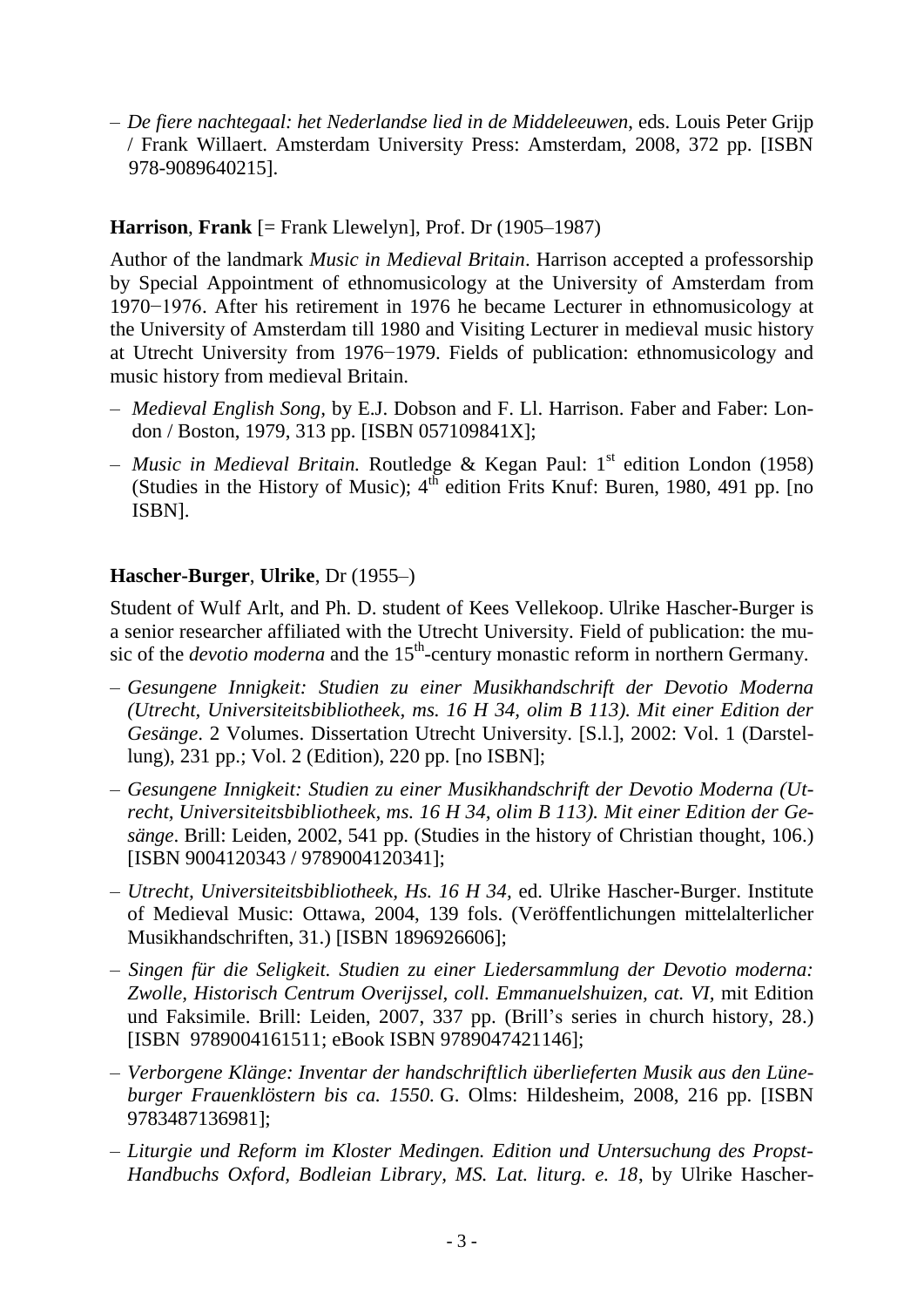Burger / Henrike Lähnemann. Mohr Siebeck: Tübingen, 2013, 423 pp. (Spätmittelalter, Humanismus, Reformation, 76.) [ISBN [9783161528040\]](javascript:open_window(%22http://aleph.library.uu.nl:80/F/E4Y5LYDS693C3BUP9GLEARDQTVE8DIJJ3QID5DPGMBSVQ4GHCY-24263?func=service&doc_number=002579237&line_number=0008&service_type=TAG%22);).

## **Huizinga**, **Everhard** (19?) / **Braaksma, Jankees**

Field of publication: Medieval music in Groningen.

– *Middeleeuwse muziek uit Groningen en Ommelanden*. Passage: Groningen, 2012, 72 pp. [ISBN 9789054522591].

## **Kalff, Gerrit**, Dr (1856–1923)

Field of publication: medieval Dutch songs.

– *Het lied in de Middeleeuwen*. Ph. D. dissertation. ([S.l.], 1884), *R*/Gysbers & Van Loon: Arnhem, 1972, 759 pp. [no ISBN].

#### **Klundert**, **Sieglinde van de**, Dr (19?)

Ph. D. student of Kees Vellekoop. Field of publication: medieval tonary.

- *Guido de Sancto Dionysio, Tractatus de Tonis: Edition und Studien*. Dissertation Utrecht University. [S.l.] 1996, 203 pp. [no ISBN];
- *Guido de Sancto Dionysio, Tractatus de Tonis: Edition und Studien*. 2 Volumes. Huricane: Bubenreuth, 1998, [? pp.] [ISBN [3980396320](javascript:open_window(%22http://aleph.library.uu.nl:80/F/DB3S6UX3TPGKF9K8PHGYVML3Y4QIIA4CINJVY6ARLJ3MR6NN4V-10982?func=service&doc_number=001816663&line_number=0006&service_type=TAG%22);) / 9783980396325].

#### **Loos**, **Ike de** [= Josine Francisca Helena], Dr (1955–2010)

Student and Ph. D. student of Kees Vellekoop. Fields of publication: The notation of Gregorian music, liturgy and chant.

- *De liturgische handschriftfragmenten met muzieknotatie van de Abdij van Berne*. Universiteit Utrecht: Utrecht, 1992, 172 pp. (Syllabus van de werkgroep Bronnenonderzoek Middeleeuwen 1990–1991.) [ISBN [907344618X\]](javascript:open_window(%22http://aleph.library.uu.nl:80/F/DB3S6UX3TPGKF9K8PHGYVML3Y4QIIA4CINJVY6ARLJ3MR6NN4V-17134?func=service&doc_number=001321671&line_number=0008&service_type=TAG%22););
- *Duitse en Nederlandse muzieknotaties in de 12<sup>e</sup> en 13<sup>e</sup> eeuw.* Dissertation Utrecht University. [S.l.], 1996, 376 pp. [no ISBN];
- *Utrecht, Bibliotheek der Rijksuniversiteit, Ms. 406 (3.J.7): facsimile reproduction of the manuscript*, eds. C. Downey / I. de Loos / R. Steiner. Institute of Medieval Music: Ottawa, 1997, 257 pp. (Veröffentlichungen mittelalterlicher Musikhandschriften, 21.) [ISBN [1896926037\]](javascript:open_window(%22http://aleph.library.uu.nl:80/F/DB3S6UX3TPGKF9K8PHGYVML3Y4QIIA4CINJVY6ARLJ3MR6NN4V-18752?func=service&doc_number=001666189&line_number=0006&service_type=TAG%22););
- *Proceedings of the workshop Music and Liturgy in Dutch Sources*, guest eds. C. Bower / I. de Loos. Tijdschrift van de Koninklijke Vereniging voor Nederlandse Muziekgeschiedenis, LIII–1/2 (2003), 314 pp. [ISSN 1383-7079];
- *[Vilnius, Library of the Lithuanian Academy of Sciences, Department of Manuscripts,](http://aleph.library.uu.nl/ALEPH/DT28H9M3UIJIMMAYYANEMI1G39FBPH11HTDVU9U9B2L9463121-01372/file/service-0?P01=002025005&P02=0008&P03=TAG)  F22-95,* eds. I. de [Loos / V. Goncharova.](http://aleph.library.uu.nl/ALEPH/DT28H9M3UIJIMMAYYANEMI1G39FBPH11HTDVU9U9B2L9463121-01372/file/service-0?P01=002025005&P02=0008&P03=TAG) Institute of Medieval Music: Ottawa, 2003,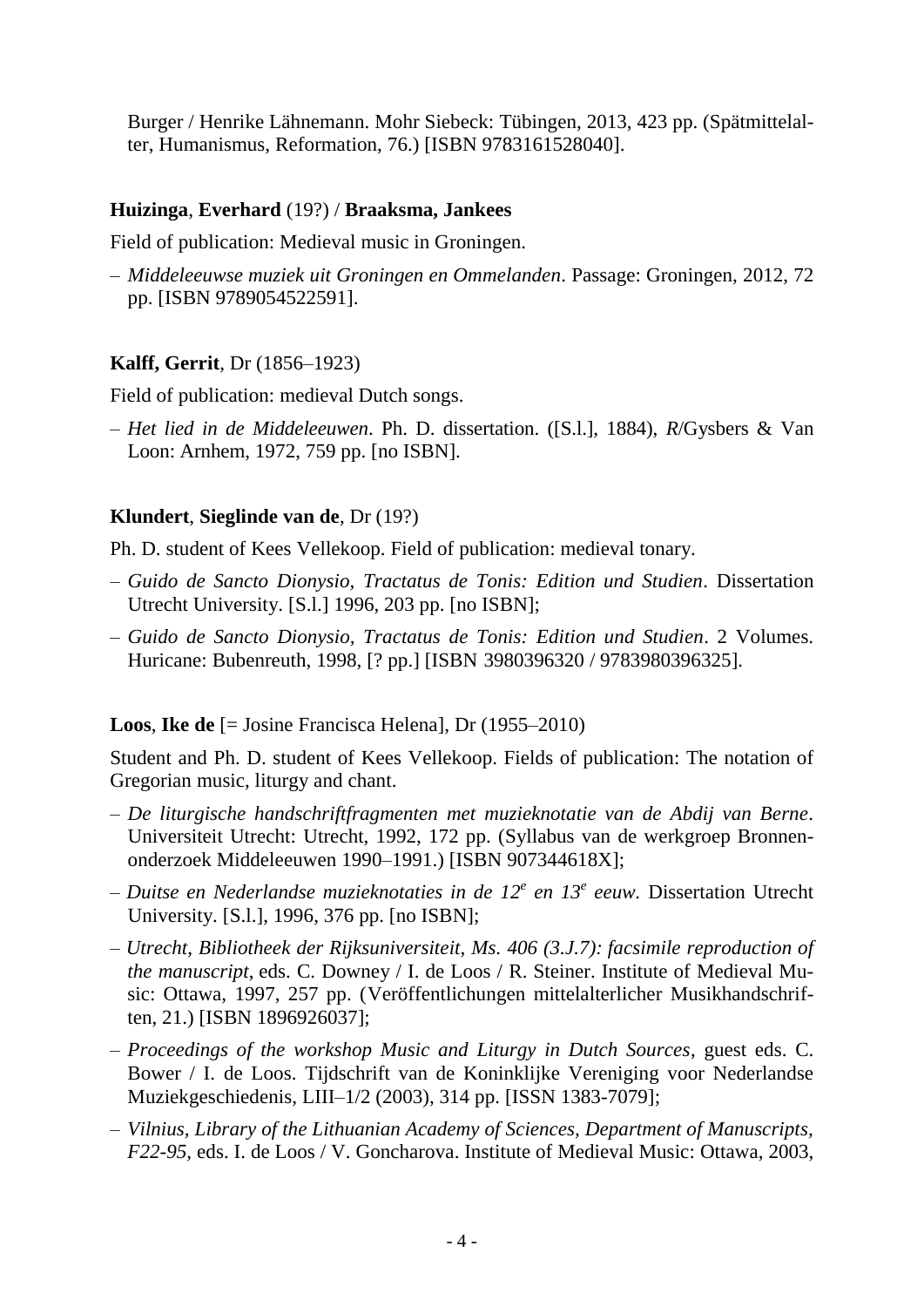241 fols. + 23 pp. (Veröffentlichungen mittelalterlicher Musikhandschriften, 29.) [ISBN [1896926509\]](javascript:open_window(%22http://aleph.library.uu.nl:80/F/DB3S6UX3TPGKF9K8PHGYVML3Y4QIIA4CINJVY6ARLJ3MR6NN4V-22136?func=service&doc_number=002025005&line_number=0005&service_type=TAG%22););

- *Patronen ontrafeld: Studies over gregoriaanse gezangen en Middelnederlandse liederen*. Ike de Loos (†). Eds. José van Aelst / Karl Kügle / Dieuwke van der Poel / Els Rose. Verloren: Hilversum, 2012, 193 pp. (Middeleeuwse Studies en Bronnen, CXXXIX.) [ISBN 9789087042783];
- *Het liederenhandschrift Berlijn 190: Hs. Staatsbibliothek zu Berlin – Preußischer Kulturbesitz germ. oct. 190*, eds. Thom Mertens / Dieuwke E van der Poel / Gisela Gerritsen-Geywitz / Koen Goudriaan / Hermina Joldersma / Ike de Loos (†) / Johan Oosterman. Verloren: Hilversum, 2013, 725 pp. (Middeleeuwse Verzamelhandschriften uit de Nederlanden, XII.) [ISBN 9789087043872; ISSN 0929-9866];
- *Het Gruuthuse-handschrift: Hs. Den Haag, Koninklijke Bibliotheek,79 K 10*, ed. Herman Brinkman / edition of melodies by Ike de Loos (†). 2 Volumes. Verloren: Hilversum, 2015: Vol. 1, 869 pp.; Vol. 2, 488 pp. (Middeleeuwse Verzamelhandschriften uit de Nederlanden, XIII, 1-2.) [ISBN 9789087044633; ISSN 0929-9866].

#### **Maessen, Geert** (19?)

Singer and director of Gregoriana Amsterdam. Field of publication: Gregorian chant and medieval notation.

– *Calculemus et Cantemus: Towards a Reconstruction of Mozarabic Chant*, ed. Geert Maessen. Gregoriana Amsterdam: Amsterdam, 2015, 281 pp. + 1 audio CD. [ISBN 9789081996914].

## **Marinescu, Ruxandra Constanta Ioana** (1981–)

Ph. D. student of G. J. van der Zwaan. Field of publication: the Roman de Fauvel (early  $14^{\text{th}}$  century).

– *The Politics of Deception and the French Lais in the Roman de Fauvel, Manuscirpt Paris, Bibliothèque nationale de France, fonds français 146.* Dissertation Utrecht University. [S.l.], 2014, 377 pp. [no ISBN].

## **Mulder**, **Etty** [= Etty Martha], Prof. Dr (1946–)

Ph. D. student of Helene Nolthenius. Etty Mulder was Professor of musicology, comparitive arts, holocaust in the arts at the Radboud University Nijmegen from 1982−2007. Fields of publication: Hildegard von Bingen and Guillaume de Machaut.

- *Guillaume de Machaut, een grensbewoner: Samenhang van allegorie en muziek bij een laat-Middeleeuws dichter-componist*. Dissertation Utrecht University. Stichting Musicater: Amsterdam, 1978, 163 pp. [no ISBN];
- *– Hildegard: Een vrouwelijk genie in de late Middeleeuwen*. Ambo: Baarn, 1982, 143 pp. [ISBN [9026305516\]](javascript:open_window(%22http://aleph.library.uu.nl:80/F/DB3S6UX3TPGKF9K8PHGYVML3Y4QIIA4CINJVY6ARLJ3MR6NN4V-03793?func=service&doc_number=000460453&line_number=0008&service_type=TAG%22););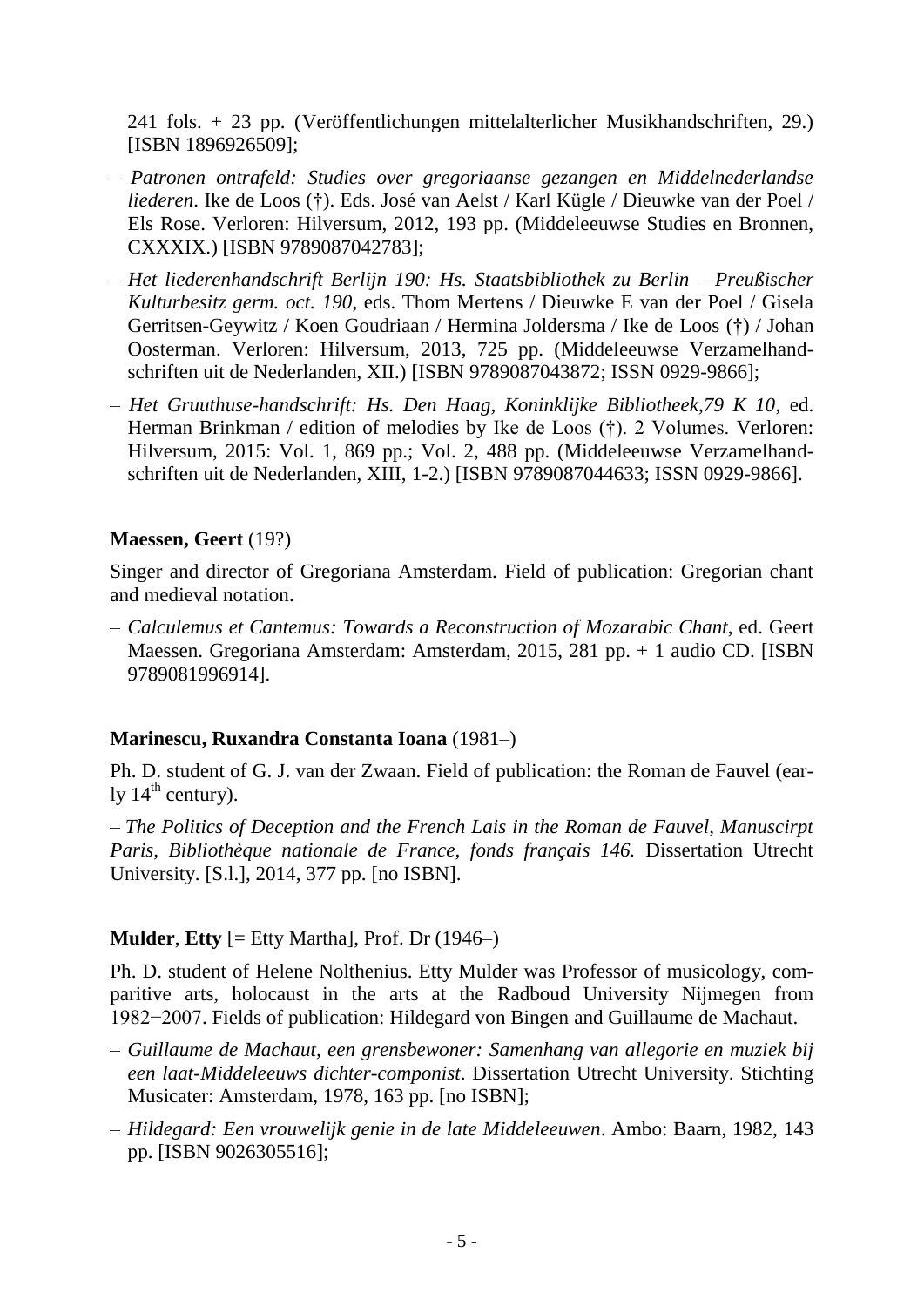- *Terugstrevend naar Ginds: De wereld van Helene Nolthenius,* eds. Etty Mulder / Pieter-Jan Mol. SUN: Nijmegen, 1990, 286 pp. [ISBN [9061683262](javascript:open_window(%22http://aleph.library.uu.nl:80/F/DB3S6UX3TPGKF9K8PHGYVML3Y4QIIA4CINJVY6ARLJ3MR6NN4V-22841?func=service&doc_number=001185658&line_number=0009&service_type=TAG%22);)];
- *– Toen verscheen mij een wonderbaarlijke cirkel: Bijdragen bij de 900<sup>e</sup> geboortedag van Hildegard von Bingen*. Nijmegen University Press: Nijmegen, 1999, 180 pp. [ISBN 9789057100666];
- *Rede en vervoering: Helene Nolthenius 1920–2000.* Vantilt: Nijmegen, 2009, 320 pp. [ISBN [9789460040214\]](javascript:open_window(%22http://aleph.library.uu.nl:80/F/DB3S6UX3TPGKF9K8PHGYVML3Y4QIIA4CINJVY6ARLJ3MR6NN4V-06198?func=service&doc_number=002259829&line_number=0006&service_type=TAG%22);).

**Neeve**, **R. J. de** [= Robbert Jan], Drs. (19?)

Student of Helene Nolthenius and C.A. Bouman.

*Historia de transfiguracione Ihesu Christi: Crtitische uitgave volgens Ms. Utr. UB 406*, ed. R.J. de Neeve. Instituut voor Muziekwetenschap: Utrecht, 1971, 52 pp. (Scripta Musicologica Ultrajectina, III.) [no ISBN].

## **Nolthenius, Helene** [= Hélène Francisca], Prof. Dr (1920–2000)

Ph. D. student of Albert Smijers. Fields of publication: Cultural history of northern Italy in the 14th century. Helene Nolthenius was Professor by Special Appointment of the history of ancient and medieval music from 1958−1966, and contiguously Professor with the same Chair at Utrecht University from 1966−1976.

- *De oudste melodiek van Italië: Een studie over de muziek van het Dugento*. Dissertation Utrecht University. [S.l.], 1948, 83 pp. [no ISBN];
- *– Duecento: Zwerftocht door Italië's late Middeleeuwen* (Utrecht, 1951) *R*/1964, 282 pp. (Aula-boeken, 144) [Translated in German (1957), and in English (1968)];
- *Nederlands muziekleven in de Middeleeuwen*. Utrecht, 1958, 24 pp. [Inaugural speech] [no ISBN];
- *Het Adriaansofficie: Critische uitgave volgens Ms. Utrecht, UB 406*. Instituut voor Muziekwetenschap: Utrecht, 1968, 48 pp. (Scripta Musicologica Ultrajectina, II.) [no ISBN];
- *– Duecento: Zwerftocht door Italië's late Middeleeuwen* (Utrecht, 1951) *R*/1964, 282 pp. (Aula-boeken, 144) [Translated in German (1957), and in English (1968)];
- *– Het officie van Antonius Eremita: Critische uitgave van Ms. Leeuwarden 6168 hs*, eds. Helene Nolthenius / Jos. Smits van Waesberghe. Instituut voor Muziekwetenschap: Utrecht, 1975, 40 pp. (Scripta Musicologica Ultrajectina, V.) [no ISBN];
- *Muziek tussen hemel en aarde: De wereld van het Gregoriaans*. (Amsterdam, 1981) revised edition, Vantilt: Nijmegen, 2009, 215 pp. [ISBN [9789460040221\]](javascript:open_window(%22http://aleph.library.uu.nl:80/F/1X18S2TI8YQSAY3YSGJD8CJA3JRT711G61ETQ32VRML5DFTL9S-24281?func=service&doc_number=002287890&line_number=0006&service_type=TAG%22);).

## **Schaik**, **Martin van** [= Marinus Jan Hendrikus], Dr (1955–)

Student of Kees Vellekoop, and Ph. D. student of Christian Klamt, Tilman Seebass, and Kees Vellekoop. Van Schaik was Lecturer and Assistant Professor of ancient and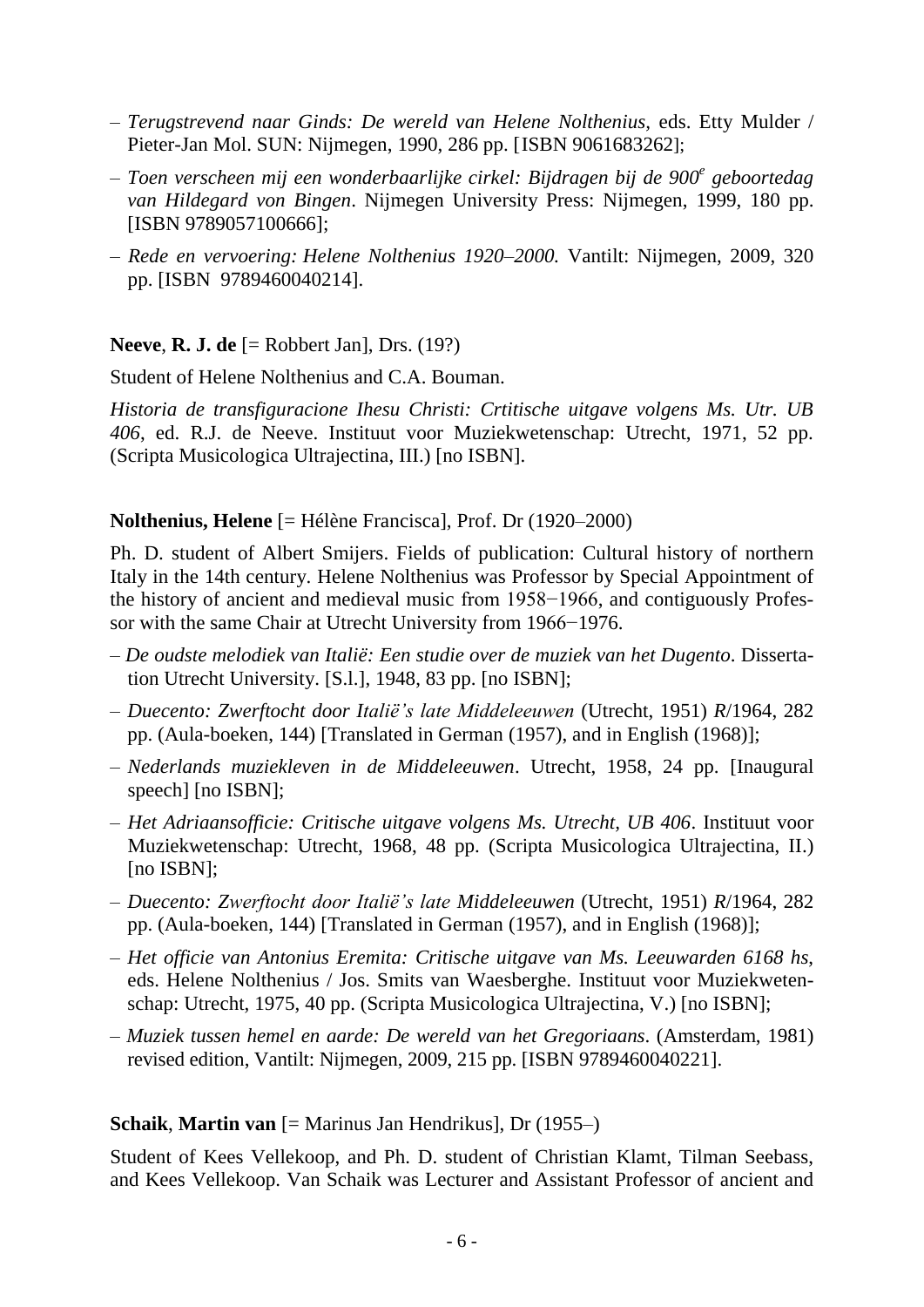medieval music history at Utrecht University from 1981−1993, and Visiting Lecturer from 2002−2004. Fields of publication: music iconography; music archaeology; Greek and medieval music theory; medieval notation; Latin-German etymology.

- *Muziekinstrumenten en instrumentencombinaties in de Duitse literatuur uit de Middeleeuwen (ca. 800–1350)*. Instituut voor Muziekwetenschap: Utrecht, 1983, 138 pp. (Scripta Musicologica Ultrajectina, VII.) [no ISBN];
- *– Kommentar zum Tristan-Roman Gottfrieds von Strassburg.* 2 Volumes. Lambertus Okken / Martin van Schaik / Bernhard Dietrich Haage. Editions Rodopi: 1<sup>st</sup> edition Amsterdam / Atlanta, GA (1985) [ISBN 9042000961]; revised edition, Brill-Rodopi: Leiden, 1996, 1107 pp. (Amsterdamer Publikationen zur Sprache und Literatur, 57–58.) [ISBN 9789042000964]. [Electronic reproduction. [S.l.]: HathiTrust Digital Library, 2010];
- *De harp in de Middeleeuwen: Studies naar de symboliek van een muziekinstrument*. Dissertation Utrecht University. Utrecht, 1988, 244 pp. [ISBN 9090023488 / 9789090023489];
- *– Notatiekunde van middeleeuwse muziek: Cursusboek*. Utrecht (1989), revised edition 1995, 86 pp. [ISBN 9090031537 / 97890900031538];
- *The Harp in the Middle Ages: The Symbolism of a Musical Instrument*. 1 st edition Rodopi: Amsterdam / Atlanta, GA (1992) [ISBN 9051833679]; 2<sup>nd</sup> revised edition, Brill-Rodopi: Leiden, 2005, 245 pp. [ISBN 9789051833676];
- *– Notkers Althochdeutsch auf Neuhochdeutsch. Ein Begeleitbuch zur Ausgabe: Die Schriften Notkers und seiner Schule…*, eds. L. Okken / M. van Schaik. Bilthoven / Utrecht, 1993, 44 pp. [no ISBN];
- *Aspects of the Historical Harp: Proceedings of the International Historical Harp Symposium Utrecht 1992*, ed. Martin van Schaik. STIMU: Utrecht, 1994, 140 pp. [ISBN 907278605X / 9789072786050];
- *– Notker Labeo* '*De musica*'*: Edition, Übersetzung und Kommentar*. TextProducts: Utrecht, 1995, 83 pp. [ISBN 9090088156 / 9789090088150];
- *– Instrumental Music of the Trecento: Critical Edition Based on the Manuscript London, British Library, Additional 29987,* eds. Martin van Schaik / Christiane Schima. STIMU: Utrecht, 1997, 54 pp. [ISBN 9072786076 / 9789072786074];
- *– The Marble Harp Players from the Cyclades*. TextProducts: Utrecht, 1998, 79 pp. [ISBN 9090113738 / 9789090113739];
- *Der musikalische Wortschatz von Notker Labeo: Wortkonkordanz und musikbezogener Kommentar*. Peter Lang: Bern, Berlin, Bruxelles, Frankfurt a.M., New York, Oxford, Wien, 2012, 188 pp. (Varia Musicologica, 19.) [ISBN 9783034311885; ISSN 1660-8666; appeared also as eBook PDF: ISBN 9783035104448];
- *The Study of the Ancient and Medieval Harp: A Bibliography of Books and Articles from 1800 to 2015,* compiled and selected by Martin van Schaik. Ekhō Verlag: Berlin, 2017, 105 pp. (Bibliographies on Ancient Musical Instruments and Music Cultures, 1.) [ISBN 9783944415338; ISSN 2511-2643; appeared also as eBook PDF: ISBN 9783944415345].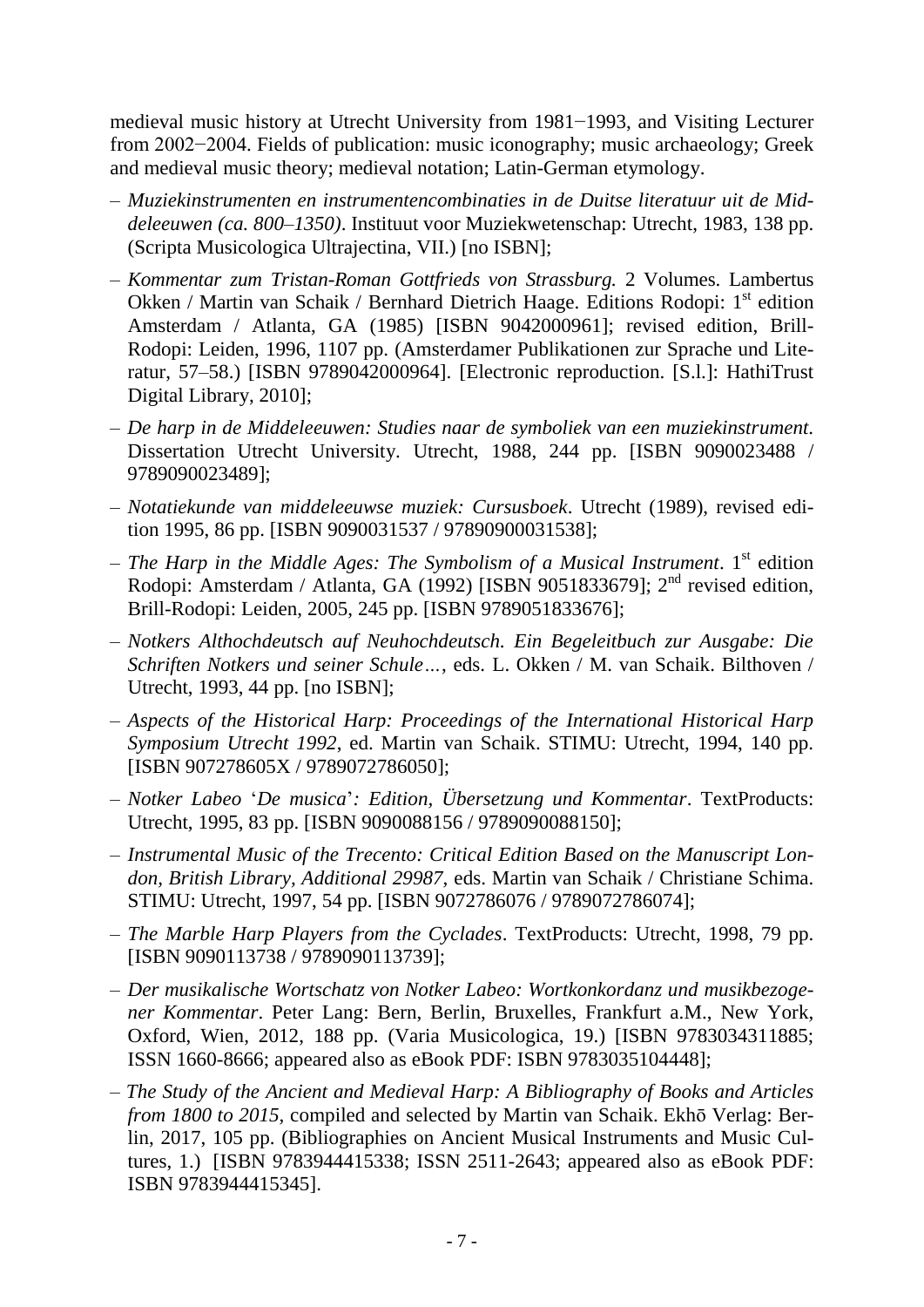#### **Schima**, **Christiane** [= Christiane Elisabeth], Dr (1955–)

Student of Helmut Hucke and Ph. D. student of Kees Vellekoop. Field of publication: Instrumental music of the 14th century.

- *Die Estampie: Untersuchungen anhand der überlieferten Denkmäler und zeitgenössischen Erwähnungen*. 2 Volumes. Dissertation Utrecht University. [S.l.], 1995, Vol. 1 (Text), 269 pp. + (Anhang) 67 pp.; Vol. 2 (Notenteil: Instrumentalstücke), 52 pp. [ISBN [9051703635](javascript:open_window(%22http://aleph.library.uu.nl:80/F/D6BLM2PS98KME4M1TX45VMGC7KYRLDNQVEIRGPXEPS9QIGF77F-22011?func=service&doc_number=001576432&line_number=0008&service_type=TAG%22);)];
- *– Instrumental Music of the Trecento: A Critical Edition Based on the Manuscript London, British Library, Additional 29987,* eds. Martin van Schaik / Christiane Schima. STIMU: Utrecht, 1997, 54 pp. [ISBN 9072786076 / 9789072786074].

## **Smits**, **Joannes** [= Joannes Pieter Hendrikus Maria], Dr (1925–?)

Ph. D. student of Helene Nolthenius. Field of publication: Ancient Greek music theory.

**–** *Plutarchus en de Griekse Muziek: De mentaliteit van de intellectueel in de tweede eeuw na Christus*. A.B. Creyghton: Bilthoven, 1970, 140 pp. (Utrechtse Bijdragen tot de Muziekwetenschap, VI.) [no ISBN].

## **Smits van Waesberghe, Jos.** [= Joseph Maria Antonius Frans], Prof. Dr (1901–1986).

Smits van Waersberghe was the first one who made a scholarly attempt in studying medieval music in the late 1930s. Smits van Waesberghe was an autodidact in medieval music history. He travelled across Europe before World War II and copied more than 750 medieval manuscripts from 800 till 1500 A.D. on microfilm. His general study *Muziekgeschiedenis der Middeleeuwen* is the first extensive publication on medieval music history within the Netherlands. However, his main field of interest was music theory of the Middle Ages. Among his great number of studies is *Expositiones in Micrologum Guidonis Aretini* (1957). This publication led to an honorary doctorate of the Istituto de Musica Sacra in Rome. From 1947−1957 Smits van Waesberghe was Lecturer of monophonic music and music theory of the Middle Ages at the University of Amsterdam. He was Professor by Special Appointment with the same Chair from 1957−1971. After his retirement in 1971 he became Lecturer in music theoretical palaeography at the same university till 1980.

- *Muziekgeschiedenis der Middeleeuwen*. 2 Volumes. W. Bergmans: Tilburg, 1936, and 1942. Vol. I: De Luikse muziekschool als centrum van het muziektheoretisch onderricht in de Middeleeuwen, 492 pp.; Vol. II: Verklaring der lettertekens (litterae significativae) in het gregoriaanse neumenschrift van Sint Gallen, 814 pp. (Nederlandse muziekhistorische en muziekpeadagogische studiën, A.) [no ISBN];
- *– Klokken en klokkengieten in de Middeleeuwen: Een muziekhistorische studie*. W. Bergmans: Tilburg, 1937, 47 pp. (Nederlandse muziekhistorische en muziekpaedagogische studiën, B, 1.) [no ISBN];
- *Stemgebruik en stemscholing in de vroege Middeleeuwen*. [S.l.], 1939, [?] pp. [no ISBN];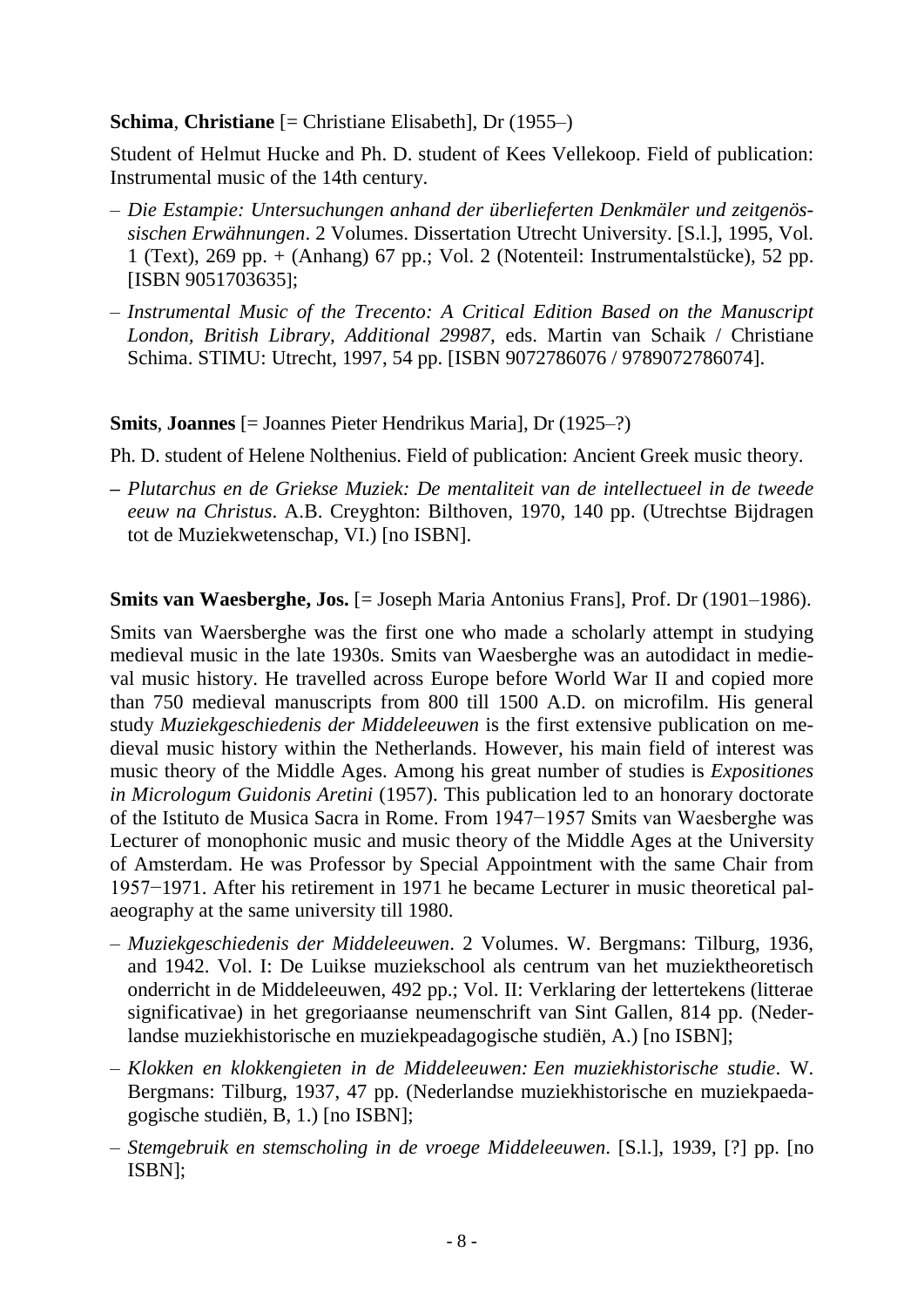- *Gregoriaansche muziek en haar plaats in den katholieken eeredienst*. Becht: Amsterdam, 1941, 60 pp. (Symphoniareeks, 5.) [no ISSN];
- *Muziek en drama in de Middeleeuwen* [contains the first edition of the Maastricht Eastern Drama]. Bigot & Van Rossum: Amsterdam, 1942, 112 pp. (Ceciliareeks, 9.) [no ISSN];
- *– De uitzonderlijke plaats van de Ars musica in de ontwikkeling der wetenschappen gedurende de eeuw der Karolingers*. Martinus Nijhoff: Den Haag, 1947, 33 pp. [no ISBN];
- *– Handleiding voor het lezen der neumletters van Sint Gallen en samenvatting van de "Muziekgeschiedenis" der Middeleeuwen, deel II*. W. Bergmans: Tilburg, 1947, 56 pp. [no ISBN];
- *– School en muziek in de Middeleeuwen: De muziekdidactiek van de vroege Middeleeuwen*. Uitgeversmaatschappij Holland: Amsterdam, 1949, 174 pp. (Muziekbibliotheek.) [no ISBN];
- *– Johannes Affligemensis: De Musica cum Tonario*, ed. J. Smits van Waesberghe. American Institute of Musicology: Rome, 1950, 207 pp. (Corpus Scriptorum de Musica, 1.) [no ISBN];
- *– Aribonis: De musica*. American Institute of Musicology: Rome, 1951, 72 pp. (Corpus Scriptorum de Musica, 2.) [no ISBN];
- *– Cymbala: Bells in the Middle Ages*. American Institute of Musicology: Rome, 1951, 63 pp. (Musical Studies and Documents, 1.) [no ISBN];
- *− La place exceptionelle de l'Ars Musica dans le développement des sciences du siècle des Carolingiens*. [S.l.], 1952, 24 pp. [no ISBN];
- *– De musico-paedagogico et theoretico Guidone Aretino eiusque vita et moribus*. L.S. Olschki: Florentiae, 1953, 247 pp. [no ISBN];
- *Muziek en drama in de Middeleeuwen*. Bigot & Van Rossum: Amsterdam, 1942 (revised edition 1954), 112 pp. (Caeciliareeks, 9.) [no ISBN];
- *– Guidonis Aretini, Micrologus*, ed. J. Smits van Waesberghe. American Institute of Musicology: [S.l.], 1955, 243 pp. (Corpus Scriptorum de Musica, 4) [no ISBN];
- *– Expositiones in Micrologum Guidonis Aretini*, ed. Jos. Smits van Waesberghe. North-Holland Publishing Company: Amsterdam, 1957, 175 pp. (Musicologica Medii Aevi, 1.) [no ISBN];
- *– De melodieën van Hendrik van Veldekes liederen*. Amsterdam, 1957, 31 pp. (Musicologica Medii Aevi, 2.) [no ISBN];
- *Herbeni Traiectensis, De natura cantus ac miraculis vocis*, ed. Jos. Smits van Waesberghe. Volk: Köln, 1957, 78 pp. (Beiträge zur rheinischen Musikgeschichte, 22.) [no ISBN];
- *The Theory of Music, from the Carolingian era up to 1400*. Vol. I, edited by Joseph Smits van Waesberghe with the collaboration of Peter Fischer and Christian Maas.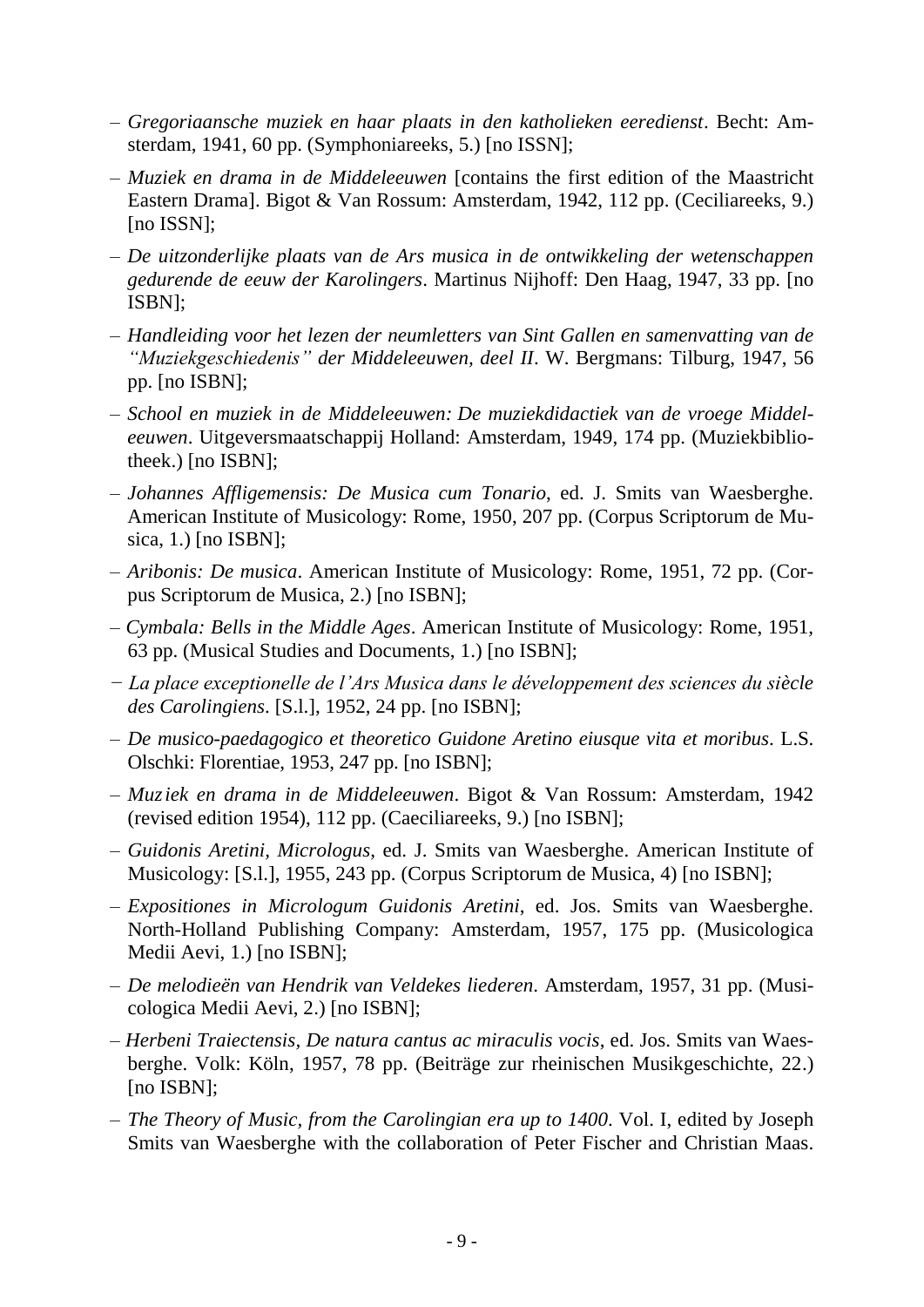Descriptive catalogue of Manuscripts. G. Henle: München, 1961, 155 pp. (Repertoire internationale des sources musicales, B/III/1). [no ISBN];

- *Organicae voces: Festschrift Joseph Smits van Waesberghe angeboten anlässlich seines 60. Geburtstages, 18. April 1961.* Amsterdam, 1963, 180 pp. [no ISBN]
- *Musikerziehung: Lehre und Theorie der Musik im Mittelalter.* VEB Deutscher Verlag für Musik: Leipzig, 1969, 212 pp. (Musikgeschichte in Bildern, 3, 3.) [no ISBN];
- *Het Middeleeuws Normandisch Paasspel (Twaalfde eeuw): reconstructie naar de handschriften van Tours (Stadsbibliotheek 927): "Het Nederlandse Paasspel" (Maastricht, Egmond): De "Carmina Burana" (Clm. 4660 a) en Orléans (Stadsbibliotheek 201) voor praktisch gebruik met regie-aanwijzingen en vertaling van de latijnse tekst*. CBRT, Pers en Publikaties: [S.l.], 1971, 32 pp. (Programmabrochure, 44.) [no ISBN];
- Divitiae Musicae Artis, Series A (= DMA.A) (Schola Palaeographica Amstelodamensi conspirante collectae). 11 Volumes. Frits Knuf: Buren, 1975–1988 [no ISSN]:
	- *De numero tonorum litterae episcopi A. ad coepiscopum E. missae ac Commentum super tonos episcopi E. (ad 1000)*. 1975, 99 pp. (DMA.A.1.) [no ISBN];
	- *Adalboldi episcopi Ultrajectensis Epistola cum tractatu de musica instrumentali humanaque ac mundana*. 1981, 210 pp. (DMA.A.2.) [no ISBN];
	- *Tres tractaluli Guidonis Aretini. Guidonis 'Prologus in antiphonarium'*. 1975, 81 pp. (DMA.A.3.) [no ISBN];
	- *Guidonis Aretini "Regulae rhythmicae"*, eds. Jos. Smits van Waesberghe / E. Vetter. 1985, 178 pp. (DMA.A.4.) [no ISBN];
	- (DMA.A.5.) [volume didn't appear];
	- *Bernonis Augiensis Abbatis De arte musica disputationes traditae*; Pars A: *Bernonis Augiensis De mensurando monochordo* 120 pp. (DMA.A.6a.); Pars B: *Quae ratio est inter opera De arte musica Bernonis Augiensis.* 1978−1979, 77 pp. (DMA.A.6b.) [no ISBN];
	- *Musica Domni Heinrici Augustensis magistri*. 1977, 61 pp. (DMA.A.7.) [no ISBN];
	- (DMA.A.8a.) See: Vetter, Eddie
	- *Jacobi Leodiensis Tractatus de consonantiis musicalibus Tractatus de intonatione tonorum; Compendium de musica*, eds. Jos. Smits van Waesberghe / E. Vetter / E. Visser. 1988, 146 pp. (DMA.A.9.) [ISBN 9789060275603];
	- *Codex Oxoniensis Bibl. Bodl. Rawl. C 270*; Pars A: *De vocum consonantiis ac De re musica. (Osberni Cantuariensis?)*. 1979, 67 pp. (DMA.A.10a.) [no ISBN];
	- *Codex Oxoniensis Bibl. Bodl. Rawl. C 270*; Pars B: *XVII tractatuli a quodam studioso peregrino ad annum MC collecti*. 1980, 95 pp. (DMA.A.10b.) [no ISBN].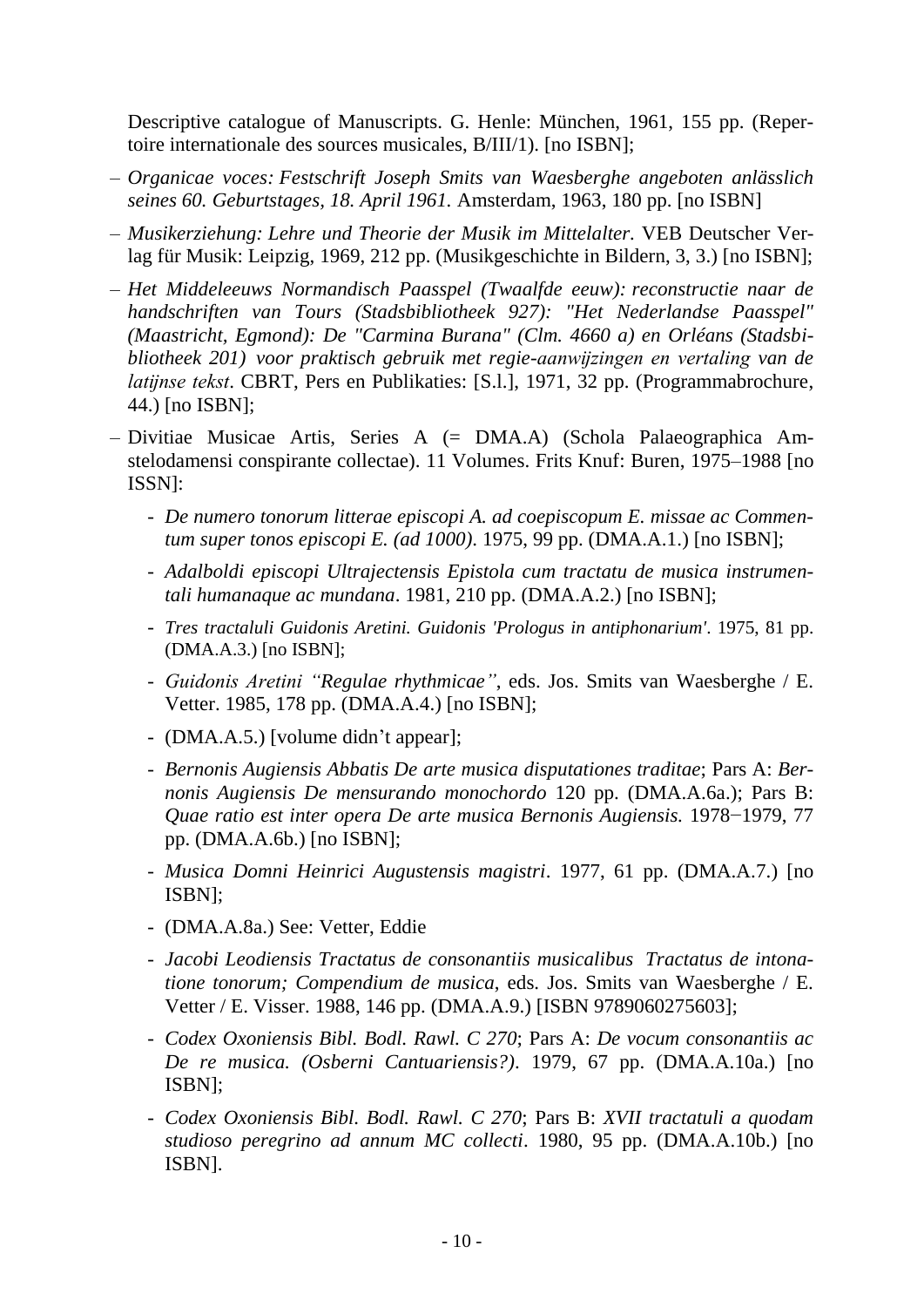- *– Het officie van Antonius Eremita: Critische uitgave van Ms. Leeuwarden 6168hs*, eds. H. Nolthenius / J. Smits van Waesberghe. Instituut voor Muziekwetenschap: Utrecht, 1975, 40 pp. (Scripta Musicologica Ultrajectina, V.) [no ISBN];
- *Dia-pason ausgewählte Aufsätze von Joseph Smits van Waesberghe: Festgabe zu seinem 75. Geburtstag* (*De omnibus*), hrsg. von C.J. Maas / M.U. Schouten-Glass. Frits Knuf: Buren, 1976, 291 pp. [no ISBN];
- *Een Grote Herodesspel of Driekoningenspel van Munsterbilzen*, ed. J. Smits van Waesberghe. Hasselt, 1987, 92 pp. (Limburgse documenten, II.) [ISBN [9066850-](javascript:open_window(%22http://aleph.library.uu.nl:80/F/N1FISP6VHBVI9U8IGUVBNUIDCX5L89NM76UTANNYDT87E98JDS-11161?func=service&doc_number=001040323&line_number=0006&service_type=TAG%22);) [442;](javascript:open_window(%22http://aleph.library.uu.nl:80/F/N1FISP6VHBVI9U8IGUVBNUIDCX5L89NM76UTANNYDT87E98JDS-11161?func=service&doc_number=001040323&line_number=0006&service_type=TAG%22);) ISSN 0772-3830].

## **Tamboer**, **Annemies**, Drs (19?)

Field of publication: archaeological finds of musical instruments in Western Europe.

– *Opgedolven klanken: Archeologische muziekinstrumenten van alle tijden*. Waanders: Zwolle / Assen, 1999, 72 pp. [ISBN 9040093733 / 9789040093739].

## **Teeuwen, Mariken** [= Maria Jacqueline], Prof. Dr (1968–)

Ph. D. Student of Arpád Orbán and Kees Vellekoop. Mariken Teeuwen is researcher at Huygens ING. She has a background in Musicology and in Medieval Studies, with an emphasis on the manuscript studies and medieval Latin. Since 2009 she is Professor by Special Appointment of the transmission of medieval Latin texts at Utrecht University.

Fields of publication: Intellectual history of the Middle Ages and Latin terminology.

- *Harmony and the Music of the Spheres: The Ars musica in Ninth-Century Commentaries on Martianus Capella.* Dissertation Utrecht University. [S.l.], 2000, 425 pp. [no ISBN].
- *– Harmony and the Music of the Spheres: The Ars musica in Ninth-Century Commentaries on Martianus Capella*. Brill Academic Publishers: Leiden, 2002, 589 pp. (Mittellateinische Studien und Texte.) [ISBN [9004125256\]](javascript:open_window(%22http://aleph.library.uu.nl:80/F/E4Y5LYDS693C3BUP9GLEARDQTVE8DIJJ3QID5DPGMBSVQ4GHCY-09611?func=service&doc_number=001992501&line_number=0006&service_type=TAG%22);).

## **Vellekoop, Kees** [= Cornelis], Prof. Dr (1940–2002)

Student and Ph. D. student of Helene Nolthenius. Main fields of publication: liturgical music and historical performance practice. Vellekoop had a strong interest in the cooperation within medieval studies and an interdisciplinary approach that is strongly reflected in his publications. Kees Vellekoop was Professor of music history up to 1600 at Utrecht University from 1993−2002.

- *Dies irae dies illa: Studien zur Frühgeschichte einer Sequenz*. Dissertation Utrecht University. A.B. Creyghton: Bilthoven, 1978, 263 pp. [no ISBN];
- *– Liber ordinarius Sancte Marie Traiectensis: The ordinal of St Mary's Church, Utrecht (Ms. London, British Library, Add. 9769)*. KVNM: Amsterdam, 1996, 433 pp. [ISBN 9063751575];